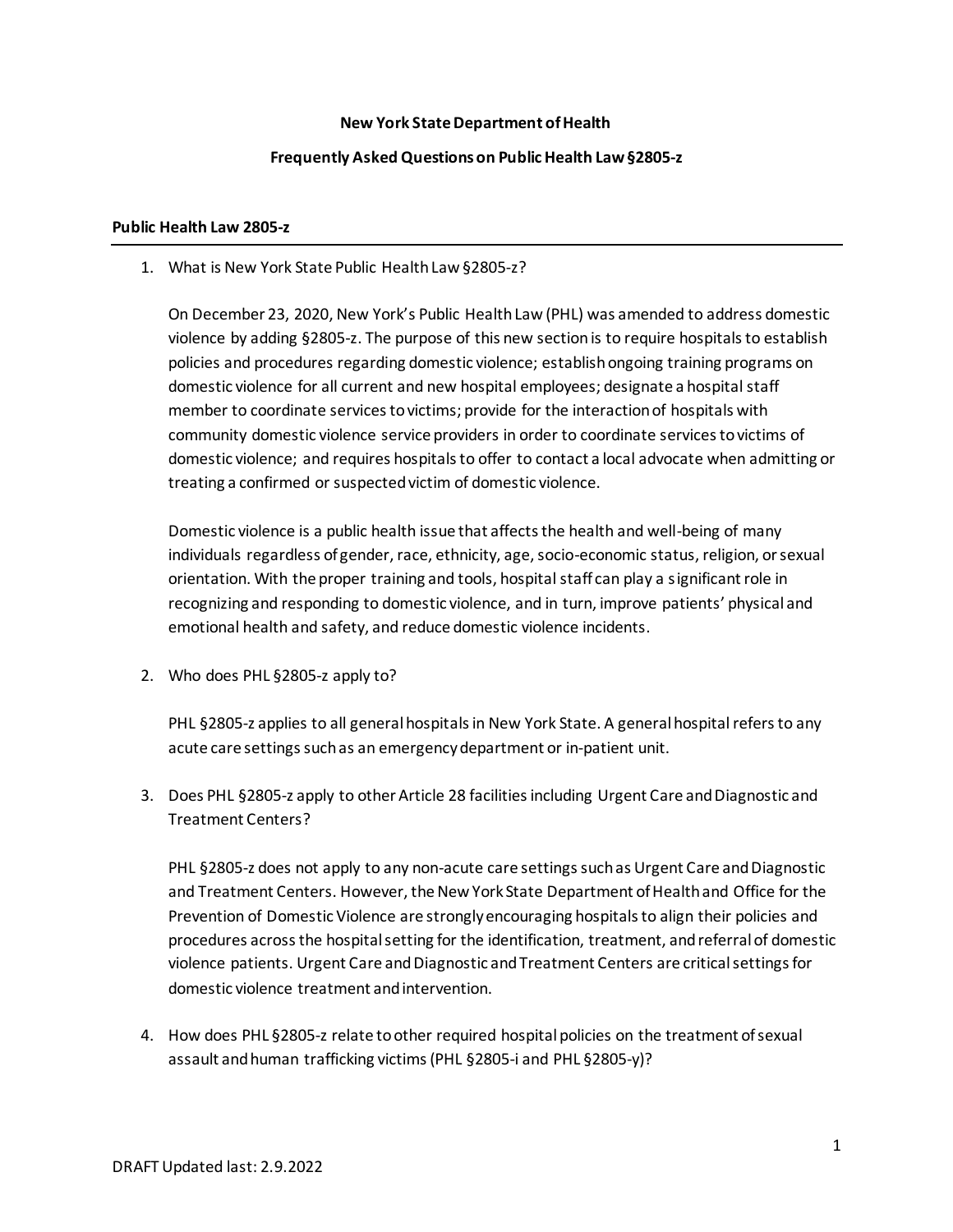The Department recognizes that acts of domestic violence or sexual assault are common modes of coercion used by perpetrators to control human trafficking victims. With that in mind, hospital policies on domestic violence, sexual assault, and human trafficking (in accordance with PHL §2805-i, PHL §2805-y, and PHL §2805-z) should reference one another and acknowledge the intersectionality of these three policies in order to ensure survivors are connected with all of resources that they need.

5. What is the New York State Department of Health's 'Guidance for Developing a Model Domestic Violence Policy'? Is this model policy required?

PHL §2805-z required the New York State Department of Health, in consultation with the New York State Office for the Prevention of Domestic Violence, to develop a model policy for hospitals to utilize in complying with this section. The 'Guidance for Developing a Model Domestic Violence Policy' was released to all hospitals on August 11, 2021 in a Dear CEO letter (DHDTC DAL 21-07). The model policy serves as a guide for hospitals to adapt to their own format, with more specific institutional procedures. It is an example policy that is in compliance with PHL § 2805-z. The language and specific protocols provided are not meant to replace existing hospital policies that comply with all New York State laws and regulations. Use of the model policy is not required, however, hospitals must establish and implement domestic violence policies and procedures that are in compliance with PHL §2805-z.

6. What is the definition of domestic violence?

The New York State Department of Health's'Guidance for Developing a Model Domestic Violence Policy' describes domestic violence as a pattern of behavior used by an individual to establish and maintain power and control over their intimate partner. The behavior includes abusive tactics, threats, and actions that may or may not rise to the level of criminal behavior. The victim may experience acts or threats of physical or sexual violence, as well as intimidation, humiliation, isolation, verbal abuse, and economic control. While some victims who are experiencing domestic violence present to the hospital with symptoms related to abuse, such as traumatic injury, others may show no signs of victimization. All victims of domestic violence may be at great risk of serious emotional, psychological, or physical harm, including homicide.

It is important to remember that anyone can be at risk of domestic violence.

7. Have the regulations for PHL § 2805-z been promulgated yet?

Currently, there are no regulations for PHL 2805-z. Prior to the release of regulations, hospitals must be compliant with PHL § 2805-z. Hospitals may refer to the tools that have been developed by the New York State Department of Healthand the New York State Office for the Prevention of Domestic Violence to assist with compliance. All materials are located here: <https://opdv.ny.gov/domestic-violence-training-nys-hospitals>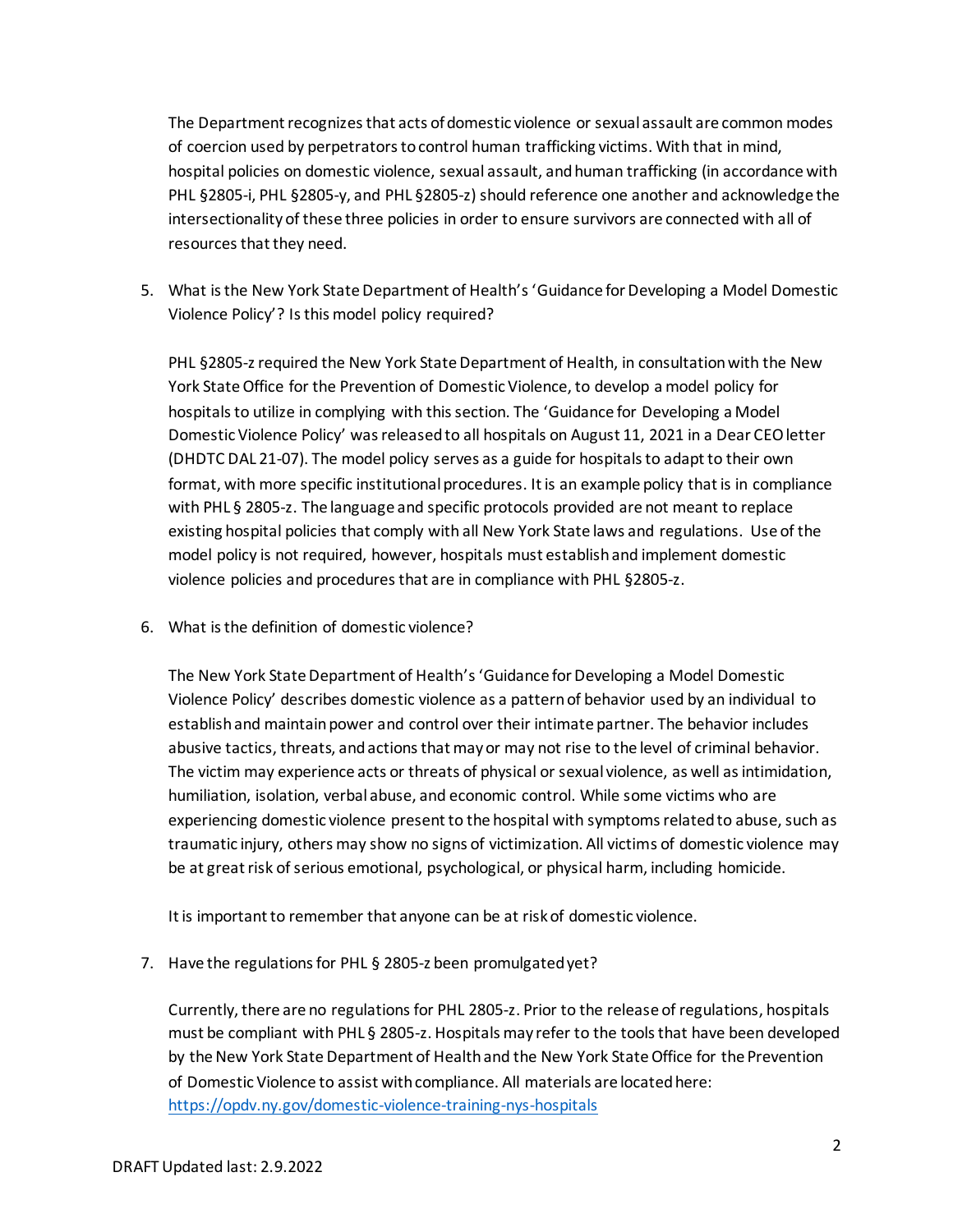- Dear CEO Letter (DHDTC DAL 21-07)
- Guidance for Developing a Model Domestic Violence Policy
- Sample Domestic Violence Screening and Assessment Tool
- Sample Strangulation Assessment and Documentation
- Domestic Violence Hospital Resource Guide
- Domestic Violence Training for NYS Hospitals
- Frequently Asked Questions on Public Health Law § 2805-z

### **Domestic Violence Identification and Assessment**

8. How can a hospital identify a victim of domestic violence?

Every hospital must establish effective policies and procedures for the identification of domestic violence patients. There are many different screening tools and tips available online that vary in quality. For a sample screening and assessment tool, and for more tips on completing a screening, please refer to the New York State Department of Health's 'Guidance for Developing a Model Domestic Violence Policy' (pg. 3 and attachment 1).

9. Who should screen the patient for domestic violence?

Rather than completing a screening at intake or triage, it is recommended that the primary assigned health care provider complete the domestic violence screening with the patient. Patients are more likely to disclose abuse and seek assistance when they are asked directly about their circumstances by a health care provider who is directly working with them and that they perceive as caring and supportive.

Hospitals may choose to include domestic violence screening questions in written patient self-assessment questionnaires. It is recommended that this method is completed in addition to, rather than replacing, direct provider screening of patients.

10. When should the hospital screen a patient for domestic violence? Are hospitals required to screen every patient, at every encounter, for domestic violence?

Every hospital must have established and effective policies and procedures for the screening and identification of domestic violence patients. Routine screening is a key component to identifying domestic violence. These procedures should include direction on when the hospital should screen patients for domestic violence. It is not required to screen every patient at every encounter for domestic violence. Screenings should not be limited to patients who present with a complaint of domestic violence, or those with obvious or visual signs of abuse. The majority of patients who are experiencing domestic violence do not present with obvious signs and may not disclose abuse.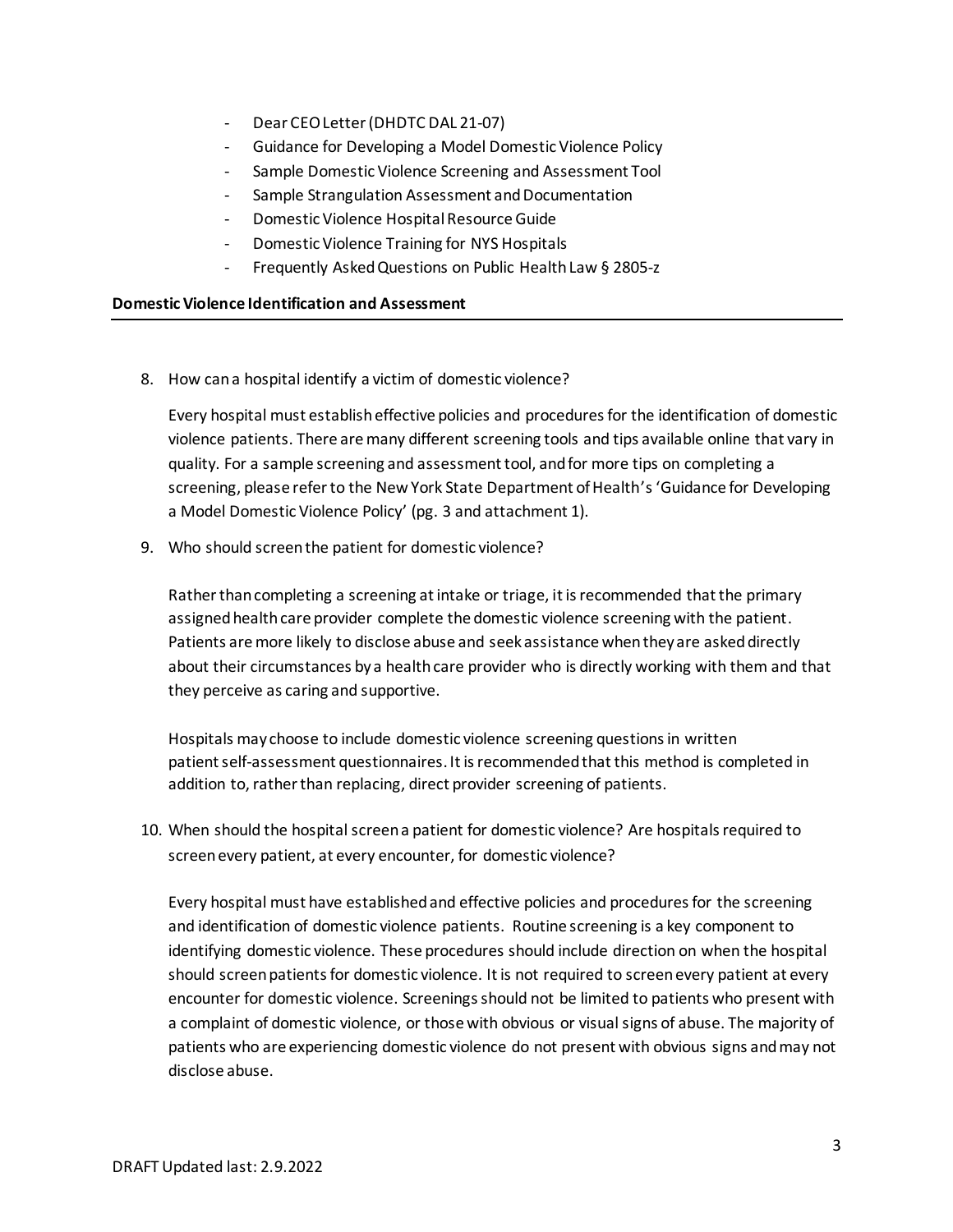Therefore, it is recommended that domestic violence screening occur when a patient is admitted to the hospital, in all emergency department visits, and at predetermined intervals in ambulatory and specialty services. In primary care practices, screening is recommended for all new patients and at annual visits. In Obstetrician-Gynecologist practices, screening is recommended at annual visits, during at least one prenatal visit, and at antepartum admissions. In any setting, a screening should occur every time a patient presents with indicators of abuse. It is important to note that indicators of abuse extend beyond signs of physical abuse. For a list of domestic violence indicators, refer to the New York State Department of Health 'Guidance for Developing a Model Domestic Violence Policy' (pg 6).

11. Within what timeframe of admission or ED visit does the screening need to be completed?

There is no requirement for when to complete a screening once an individual is admitted or registered to the hospital. A screening may be completed at any time while meeting with the patient and may vary based on information received and the acute care needs of the patient.

12. Is an assessment tool for the purposes of screening and evaluating the patient a requirement that must be added to the medical record? If not, what are the documentation requirements?

The sample "Domestic Violence Screening and Assessment Tool" within the New York State Department of Health's 'Guidance for Developing a Model Domestic Violence Policy' is not a required tool. This is provided as an example but not meant to replace any existing hospital protocols for domestic violence screening. A comprehensive assessment tool to assist providers with compliance with the hospitals protocol is strongly recommended. Each hospital is required to develop policies and procedures that include any necessary instructions on documentation. The model policy provides a sample written policy for documenting domestic violence screening, assessment, treatment, and referrals.

# **Domestic Violence Treatment and Referral**

13. When a patient has been positively screened as a confirmed or suspected domestic violence victim, what is the hospital required to do?

If the patient has a positive screen, the hospital is required to have established and effective policies and procedures for the treatment and referral of domestic violence patients. In addition to any institutional treatment and referral procedures, the hospital must notify the victim of the availability of services from a local domestic violence or victim assistance organization. If the victim requests the presence of a domestic violence advocate, the hospital must contact the organization and request that one be provided.

It is the hospital's obligation to establish a relationship with their local domestic violence or victim assistance organization. The hospital must be familiar with the organization, and their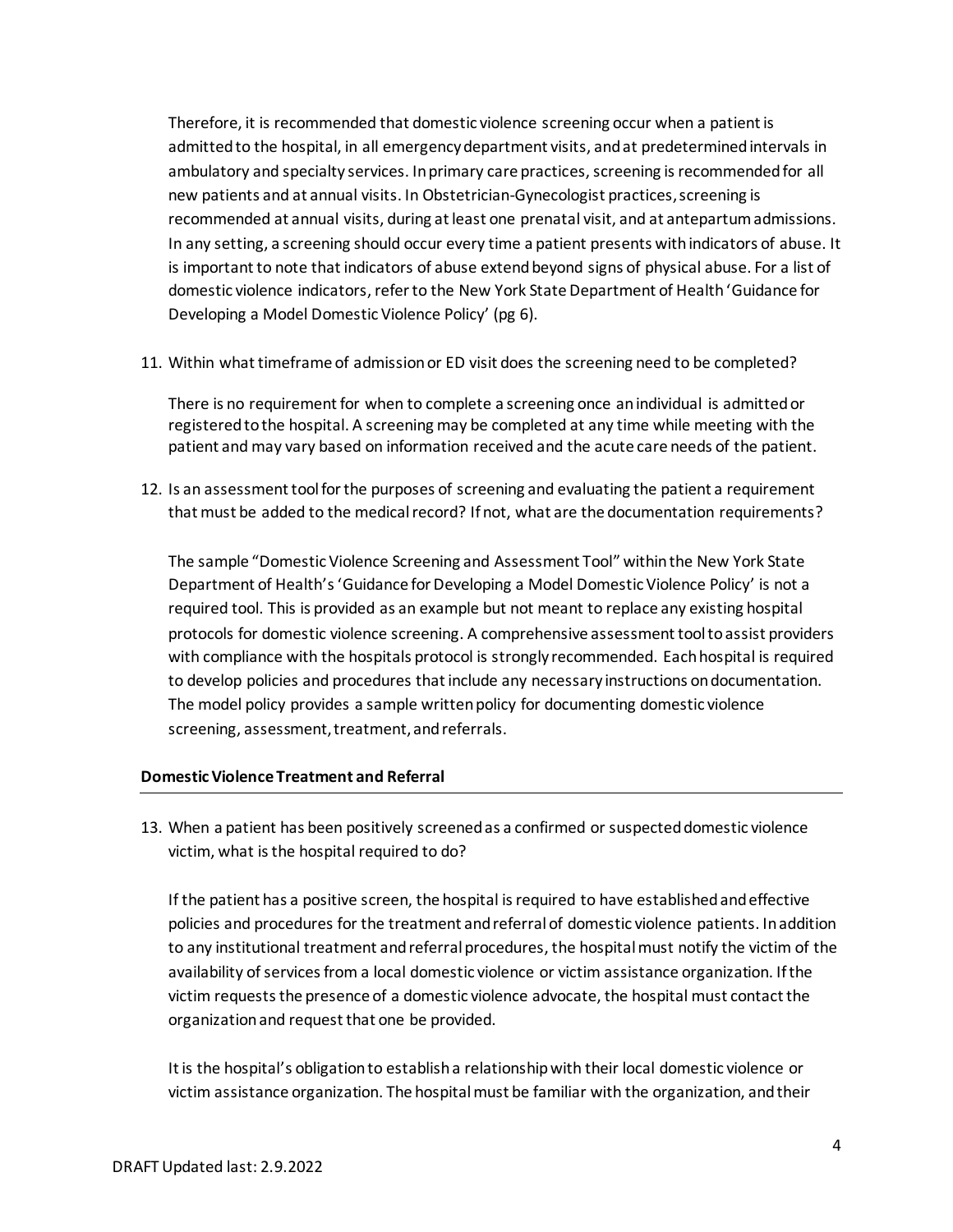services, so that they can provide an appropriate referral to the patient. The hospital must collaborate with their local organization to determine how and when advocacy services can be provided in the hospital, and an alternative option for patients who wish the presence of an advocacy, but one can not be provided.

14. What is considered a 'Domestic Violence Organization' or a 'Victim Assistance Organization'?

Hospitals may choose to partner with a local Domestic Violence Organization or a Victim Assistance Organization. Licensed domestic violence organizations are approved by the New York State Office of Child and Family Services to provide a comprehensive set of residential and non-residential services. A complete list can be found here: <https://ocfs.ny.gov/programs/domestic-violence/>

However, there are other victim assistance organizations throughout New York State that provide services for domestic violence victims. There is no legal definition or set of requirements for a victim assistance organization. As such, there is no comprehensive list of these programs. If the hospital is aware of an organization in their area that provides domestic violence services, the hospital may choose to partner with them. The hospital may want to consider also partnering with an approved domestic violence organization to ensure that their patients are offered the full range of services, including residential services. To search for other victim assistance organization in your area, also visit the Office of Victim Services: <https://ovs.ny.concerncenter.com/>

15. What is a hospital Domestic Violence Coordinator? Is this position required?

Every hospital is required to designate a staff member to contact their local domestic violence or victim assistance organization to establish the coordination of services to domestic violence victims. It is recommended that the designee, referred to as the 'Domestic Violence Coordinator', be a staff position and a member of the hospital social work department. The Domestic Violence Coordinator may designate other staff to assist with referrals when they are not available. The domestic violence coordinator and all designees must receive training on domestic violence. It is recommended that this training is provided by theirlocal domestic violence or victim assistance organization and that it goes beyond the training requires for all other hospital staff.

The responsibilities of the domestic violence coordinator may include:

- Develop a schedule with the name and contact information for the designated staff member to assist providers with referrals 24/7.
- Disseminate the schedule to all necessary parts of the hospital.
- Assist in the development of an MOU with the local domestic violence or victim assistance organization.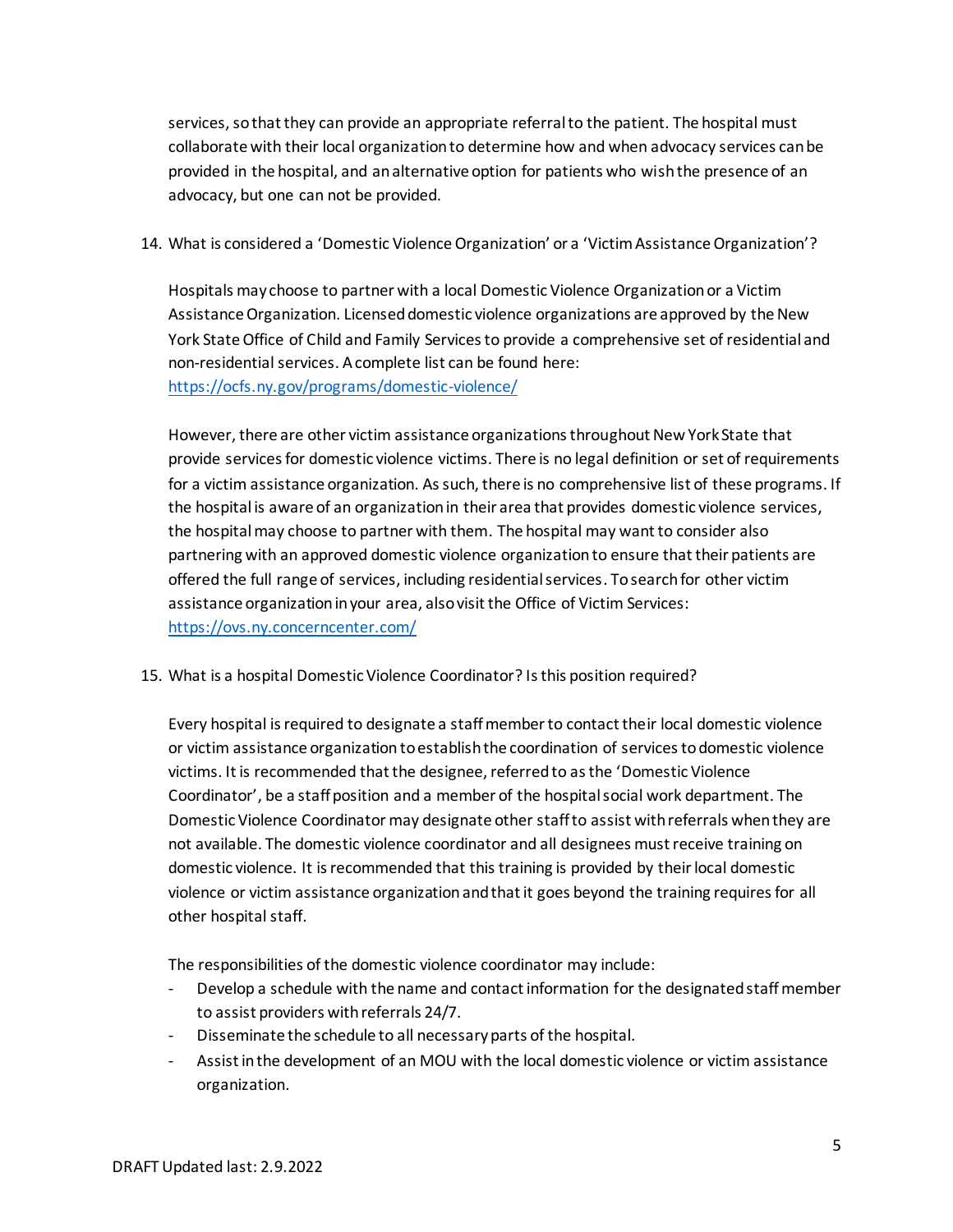- Maintain an ongoing relationship with the local domestic violence or victim assistance organization.
- Connect domestic violence patients with an advocate from the local domestic violence or victim assistance organization.
- Assist the provider with any mandatory reporting requirements.
- Assist the provider with any other referrals or safety planning that must be done in the hospital.
- Disseminate a training for all clinical, social work, and security personnel on domestic violence and the hospital's policy.
- Maintain documentation on training requirements.

# **Domestic Violence Training**

1. What training is required on domestic violence and who is required to complete the training?

Every general hospital is required to establish and implement a training program for all nursing, medical, social work and other clinical personnel, and security personnel working in hospital service units regarding their policies and procedures on domestic violence.

2. Is the 'New York State Domestic Violence in Hospitals Training' by the Office for the Prevention of Domestic Violence mandatory?

The 'New York State Domestic Violence in Hospitals Training' by the Office for the Prevention of Domestic Violence is not required in all hospitals. However, this training covers a comprehensive set of topics related to domestic violence in the hospital setting in about 60 minutes. Hospitals are encouraged to utilize this training, in collaboration with a training on the hospitals specific domestic violence policies and procedures, to cover the requirement for training.

If the hospital chooses to develop their own training, they should ensure that the following topics are included:

- Domestic violence and intimate partner violence basics
- Recognizing the 'indicators of abuse'
- NYS laws and regulations on the treatment of domestic violence patients in hospitals
- Utilizing interview techniques to screen patients for domestic violence
- Domestic violence assessment and treatment, including strangulation and photography
- Hospital domestic violence policy and tools
- Community resources and common referrals to support domestic violence victims
- 3. How often does the training need to be completed?